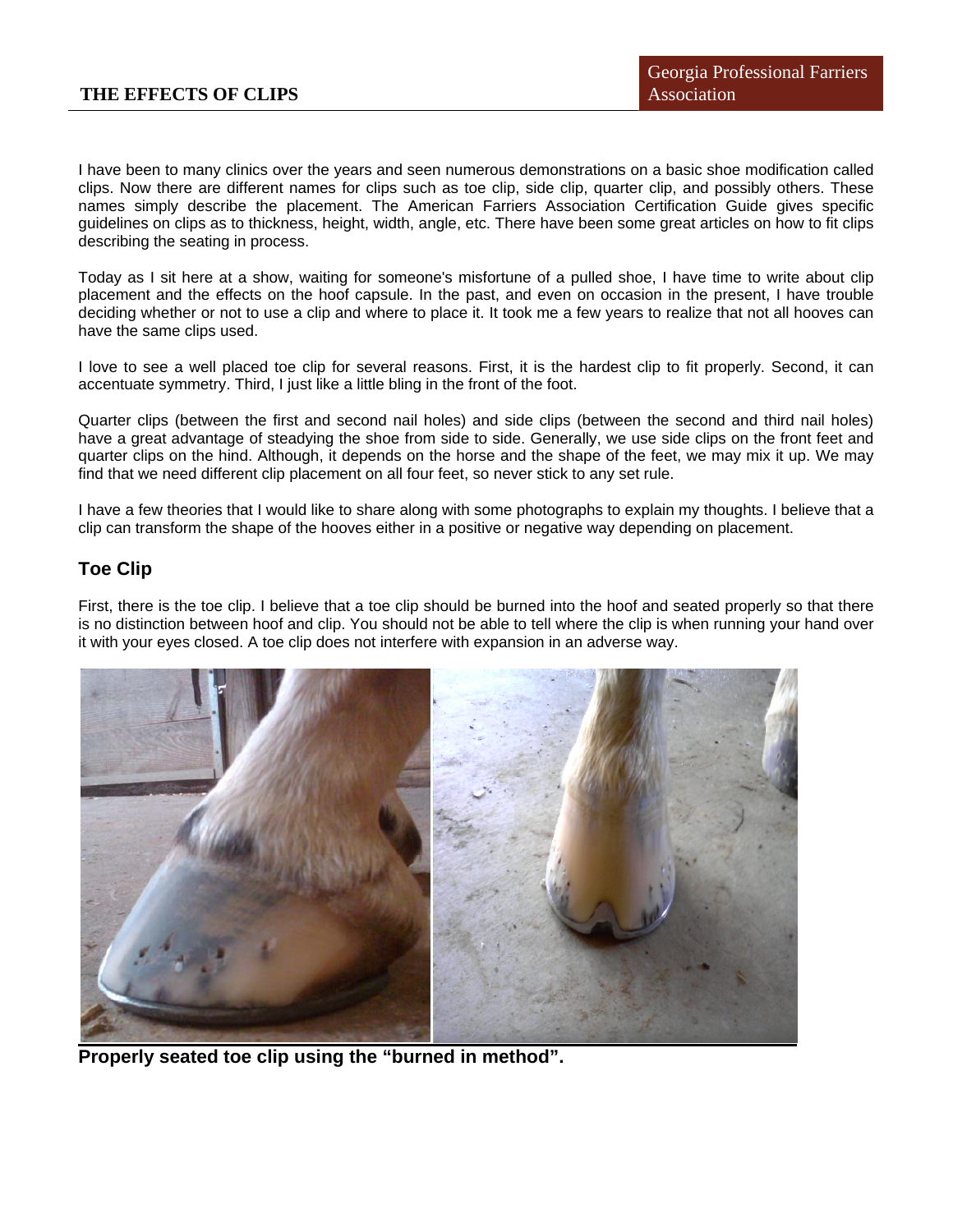

**Improperly seated toe clip using the "rasp away and hope it fits in a groove somewhere method".** 

But, some hooves may not be acceptable to a toe clip in a positive manner. A foot that has a toe that constantly dishes or flares would be a bad candidate for a toe clip. The toe will drag the shoe forward as it dishes instead of just hanging off the front of the shoe. Depending on the shoe fit in the heels, it may even drag it out from under the heels. You may fit the clip very well and have the hoof dressed beautifully to come back in three weeks and see the clip standing out away from the hoof. If it is a proper clip without excessive wear, what has probably happened is the toe has changed shape but the clip has not moved.



Often, farriers get blamed for the shoes not fitting the way we originally shod the horse after a period of time. What people fail to realize is that the shoes and nails are metal and don't really move a great amount. The hoof on the other hand is constantly expanding and contracting (at least here in Georgia) and the hoof has moved around the shoe and nails.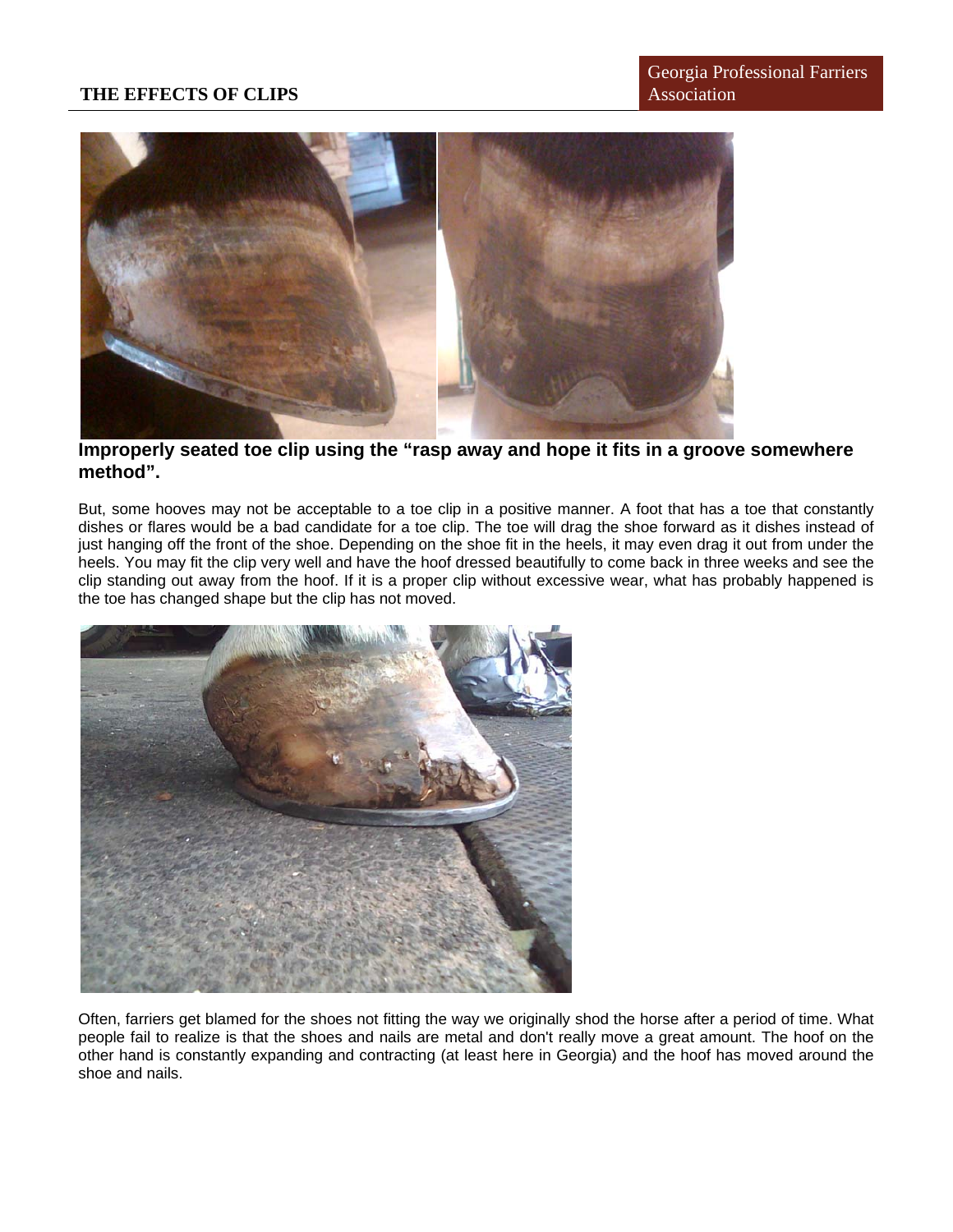## **Quarter Clips**

Quarter clips are a great tool on hind feet. Occasionally, we may need them on front feet. A well placed quarter clip should also be burned and seated. It takes some practice to get good at seating clips. The lateral clip will usually be at a lesser angle, so when folding the clips before going to the foot take it into consideration.



**Hind foot that has not had clips. Notice the natural shape is condusive to quarter clips.** 

Quarter and side clips will inhibit expansion where placed. A hind foot is normally straighter from toe to quarter following the shape of the coffin bone. Therefore, a quarter clipped shoe should not alter the shape of the hind foot. The hoof expands outward at a point forward of what is known as the Bridge as described in an article by Craig Trnka. If a clip is there, then the hoof cannot expand in that area. It still needs to expand to function properly so it will either expand in front of or behind the clip. This can be used to help reshape hooves to a more symmetrical and uniform status. Example, holding in a flare until the hoof is rebalanced and able to grow more correctly. Unfortunately, when clips are abused they will reshape the foot in a negative fashion.